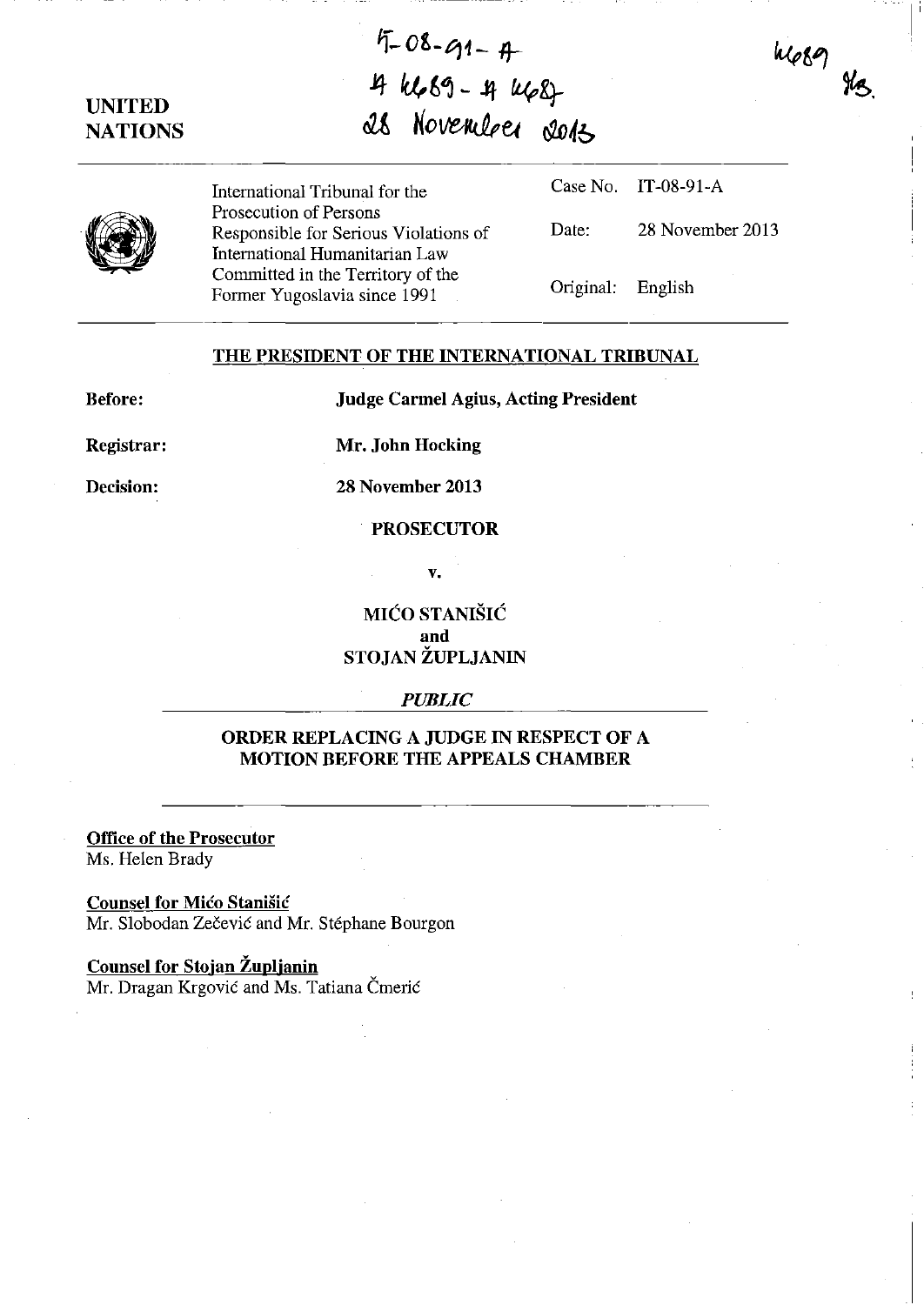**I, CARMEL AGIUS,** Acting President of the International Tribunal for the Prosecution of Persons Responsible for Serious Violations of International Humanitarian Law Committed in the Territory of the former Yugoslavia since 1991 ("Tribunal");

**NOTING** "Stojan [Ž]upljanin's Motion to Vacate Trial Judgement" filed by Defence Counsel for Stojan Župljanin ("Župljanin") on 21 October 2013 ("Motion"); <sup>1</sup>

**NOTING** that President Theodor Meron is Pre-Appeal Judge and Presiding Judge in the present **case;2** 

**CONSIDERING** that President Theodor Meron has withdrawn from considering the Motion, and has referred the Motion to me for appropriate action in accordance with Rule IS(A) of the Rules of Procedure and Evidence ("Rules"); $<sup>3</sup>$ </sup>

**NOTING** that, pursuant to Rule 21 of the Rules, the Vice-President shall exercise the fnnctions of the President in case of the latter's absence or inability to act;

**NOTING** that, pursuant to Rule 22(B) of the Rules, I have been elected as Presiding Judge of the Appeals Chamber in respect to the Motion;

**PURSUANT** to Rules 15(A) and 21 of the Rules;

**HEREBY ASSIGN,** with imrnediaie effect, Judge William Hussein Sekule to replace President Theodor Meron on the Bench for the purposes of considering the Motion;

**HEREBY ORDER** that the Bench in *Prosecutor* v. *Mica Stanisic and Stojan Zupljanin,*  Case No. IT-08-91-A, for the purpose of the adjudication of the Motion, shall therefore be composed as follows:

<sup>&</sup>lt;sup>1</sup> The Office of the Prosecutor filed a consolidated response to the Motion on 25 October 2013. *See* Prosecution Consolidated Response to Stanišic's Motions for Mistrial and Provisional Release, and Župljanin's Motions to Vacate Trial Judgement, for Recusal of Judge Liu and Provisional Release, 25 October 2013. Zupljanin filed a reply on 28 October 2013. See Stojan Župljanin's Reply to Prosecution's Response to Motions to Vacate Trial Judgement, Provisional Release and for Recusal of Judge Liu Daqun, 28 October 2013.

<sup>2</sup> Order Designating a Pre-Appeal Judge, 15 April 2013.

<sup>&</sup>lt;sup>3</sup> Order Assigning Motions to a Judge, 22 October 2013, p. 1.